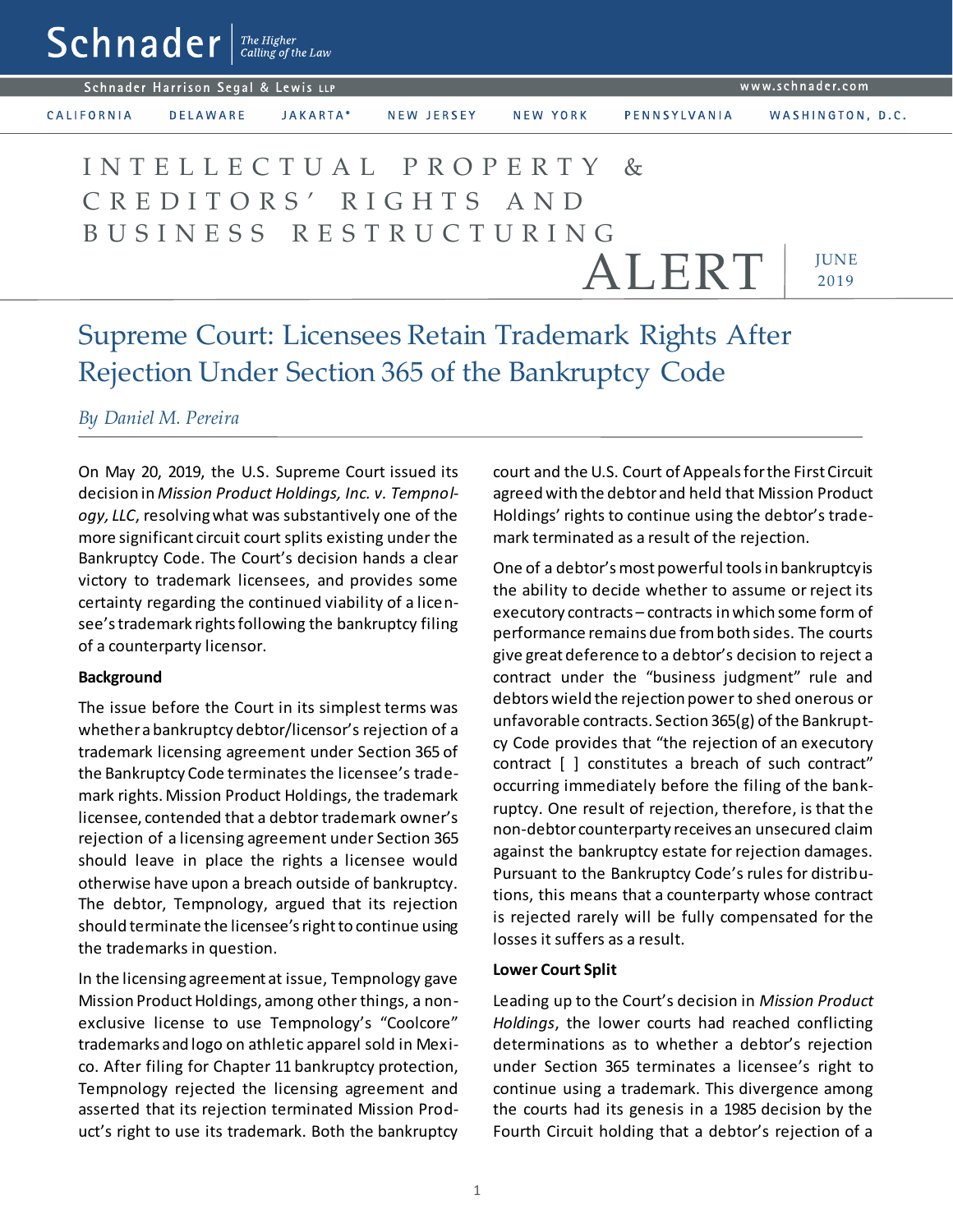licensing agreement terminated the counterparty's patent rights. *Lubrizol Enterprises v. Richmond Metal Finishers*, 756 F.2d 1043 (4th Cir. 1985). In response, Congress added Section 365(n) to the Bankruptcy Code which expressly gives a licensee of "intellectual property" the option either to treat rejection as a termination of the licensing agreement or to retain its rights as they existed prior to the bankruptcy.

Unfortunately, although the Bankruptcy Code's definition of "intellectual property" includes such things as trade secrets, patents, and copyrights, the definition does not explicitly list trademarks. 11 U.S.C. § 101(35)(A). Partially as a result of this omission, some courts concluded that for trademarks a rejection terminates the licensee's rights, unlike the forms of intellectual property explicitly listed in the definition. *See, e.g., In re Global Holdings, Inc*., 290 B.R. 507, 513 (Bankr. Del. 2003) ("[S]ince the Bankruptcy Code does not include trademarks in its protected class of intellectual property . . . the Franchisees' right to use the trademark stops on rejection."). Other courts, most notably the Seventh Circuit, came to the opposite conclusion. In a well-reasoned decision by Judge Easterbrook in *Sunbeam Products, Inc. v. Chicago Am. Mfg., LLC,* 686 F.3d 372, 376-77 (7th Cir. 2012), the Seventh Circuit held that rejection does not terminate a licensee's trademark rights because under Section 365(g), rejection constitutes a breach and under nonbankruptcy law a breach does not ordinarily terminate the licensee's trademark rights. The U.S. Supreme Court granted cert in *Mission Product Holdings* in order "to resolve the division between the First and Seventh Circuits."

#### **Justice Kagan's Majority Opinion**

Justice Kagan – writing for an 8-1 majority of the court – concluded that because "breach" is not a defined or specialized bankruptcy term, the term "means in the Code what it means in contract law outside bankruptcy." As explained by Justice Kagan, under nonbankruptcy contract law, a party's breach of an executory contract ordinarily gives the counterparty the right either to treat the contract as terminated or to continue performing its obligations and enforcing its rights under the contract. Therefore, a trademark licensee whose licensing agreement has been rejected, likewise has the same choice, including the right to continue using the marks in question.

The Court also observed the general bankruptcy axiom that "[t]he [bankruptcy] estate cannot possess anything more than the debtor itself did outside bankruptcy." Accordingly, because rejection under Section 365 is the equivalent of a non-bankruptcy breach and outside of bankruptcy a licensor does not have the power to unilaterally rescind a licensee's trademark rights, Section 365 preserves the licensee's rights and ensures that a debtor does not receive a greater interest in the trademarks than it would otherwise have outside of bankruptcy.

In addition, the Court noted the Bankruptcy Code's "stringent limits" on a debtor's power to pursue avoidance actions. Unlike Section 365's rejection power "which may be exercised for any plausible economic reason," a debtor's avoidance powers are narrowly circumscribed by the Bankruptcy Code. Therefore, a reading of Section 365 that permits a debtor to use the broad power of rejection to effect an avoidance of a licensee's trademark rights would improperly undermine the otherwise limited scope of a debtor's avoidance powers.

The Court rejected Tempnology's primary argument that certain subsections of Section 365 expressly preserve a counterparty's contractual rights upon rejection, but not for the termination of a licensee's trademark rights. The Court rejected this "negative inference" argument, observing that the legislative history of these subsections shows they were added to Section 365 in piecemeal fashion over a span of 50 years, "as often as not, correcting a judicial ruling of just the kind Tempnology urges." The Court concluded, therefore, that Congress, by its enactment of each of these provisions, has demonstrated its disapproval of the view that rejection terminates contractual rights.

Finally, Tempnology had argued that permitting a licensee to continue using trademarks after rejection would require licensors in bankruptcy to expend scarce resources to monitor trademarks to protect their integrity or forgo the value that such marks could otherwise realize for the bankruptcy estate. The Court, however, noted that this argument directly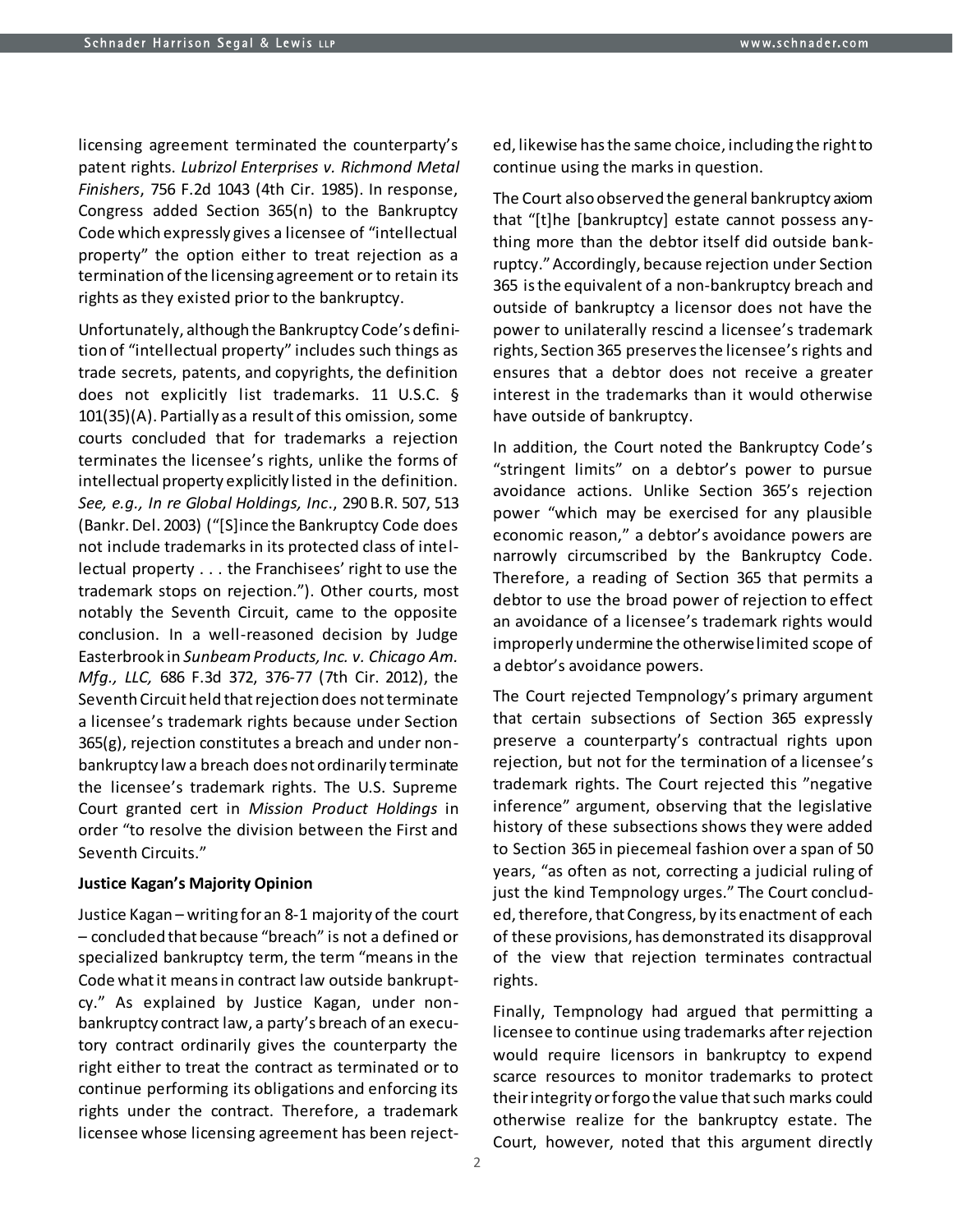conflicted with Tempnology's primary argument –that rejection results in a counterparty's loss of contractual rights unless Congress has enacted some provision specifically protecting the rights in question. Accordingly, the Court refused to rest its interpretation of Section 365 on special considerations of trademark law where its decision would have an impact on a variety of other kinds of executory contracts. Further, as the Court observed, debtors frequently must make difficult economic choices on how to expend limited resources in order to preserve something of value for the bankruptcy estate, and Section 365 is not intended to relieve them of that burden.

#### **Impact of the Decision**

The Court's decision is a major victory for trademark licensees. Due to the conflicting decisions by the lower courts on this issue, trademark licensees previously faced significant uncertainty whenever a trademark owner filed for bankruptcy protection. It is not difficult to imagine the significant financial havoc that might result from a licensor's ability to unilaterally terminate a licensee's trademark rights. Under the interpretation of Section 365 reached by the First Circuit and urged by Tempnology, entire business plans, marketing strategies and product lines could be unilaterally unraveled by a debtor's decision to reject unfavorable trademark agreements. Further, because the bankruptcy courts, applying the business judgment rule, afford great deference to a debtor's decision to reject executory contracts, trademark licensees would have little leeway in protecting their rights even where the result might be highly inequitable or even prove ruinous to their business.

At the same time that the Court's decision provides a level of predictability for trademark licensees, it also gives licensees a choice. The Court's decision makes clear that licensees whose agreements are rejected may choose to treat the contract as terminated, provided they could otherwise do so upon a breach. In this way, a licensee unhappy with the terms of its agreement or afraid of the consequences of the licensor's bankruptcy can take advantage of a debtor's rejection by electing to simply treat the agreement as terminated.

Despite the importance and clarity of the Court's decision, certain ramifications remain unclear. As highlighted by the concurring opinion of Justice Sotomayor, "the baseline inquiry remains whether the licensee's rights would survive a breach under applicable nonbankruptcy law" including applicable state law and the contractual terms in a given case. To some extent, bankruptcy courts will now necessarily have to wade in and grapple with interpreting trademark licenses where questions arise regarding the scope of a licensee's rights and obligations under nonbankruptcy law. And licensors will not be left without some element of control in certain situations. For example, where a trademark license agreement's quality control provisions require a licensee to incorporate a part or ingredient supplied by the licensor into its final product, the licensee may still be unable to continue using the marks in question where rejection relieves the debtor of its obligation to supply the component part or ingredient. After all, whatever rights the licensee retains after rejection, it's also clear that rejection relieves the licensor of its obligations. Further, although so-called *ipso facto* clauses – provisions which alter contractual rights upon the filing of a bankruptcy – are generally unenforceable in bankruptcy, in the future creatively drafted quality control provisions might be incorporated into licensing agreements to create some form of escape hatch and shift an element of control back to debtor licensors.

The Court's decision will also certainly have ramifications for other forms of contracts as well. Although the exact implications will emerge on a case-by-case basis, it is not difficult to imagine counterparties, such as individuals whose employment contracts are rejected, utilizing the Court's decision to more forcefully seek enforcement of contractual rights that they previously may have perceived as fatally undermined by rejection.

In short, this important Supreme Court decision serves to both settle some crucial questions at the intersection of intellectual property law and bankruptcy law, as well as provide some leverage to trademark licensees and other contract parties who find themselves facing potential rejection of their contracts by counterparty debtors under the Bankruptcy Code.

3